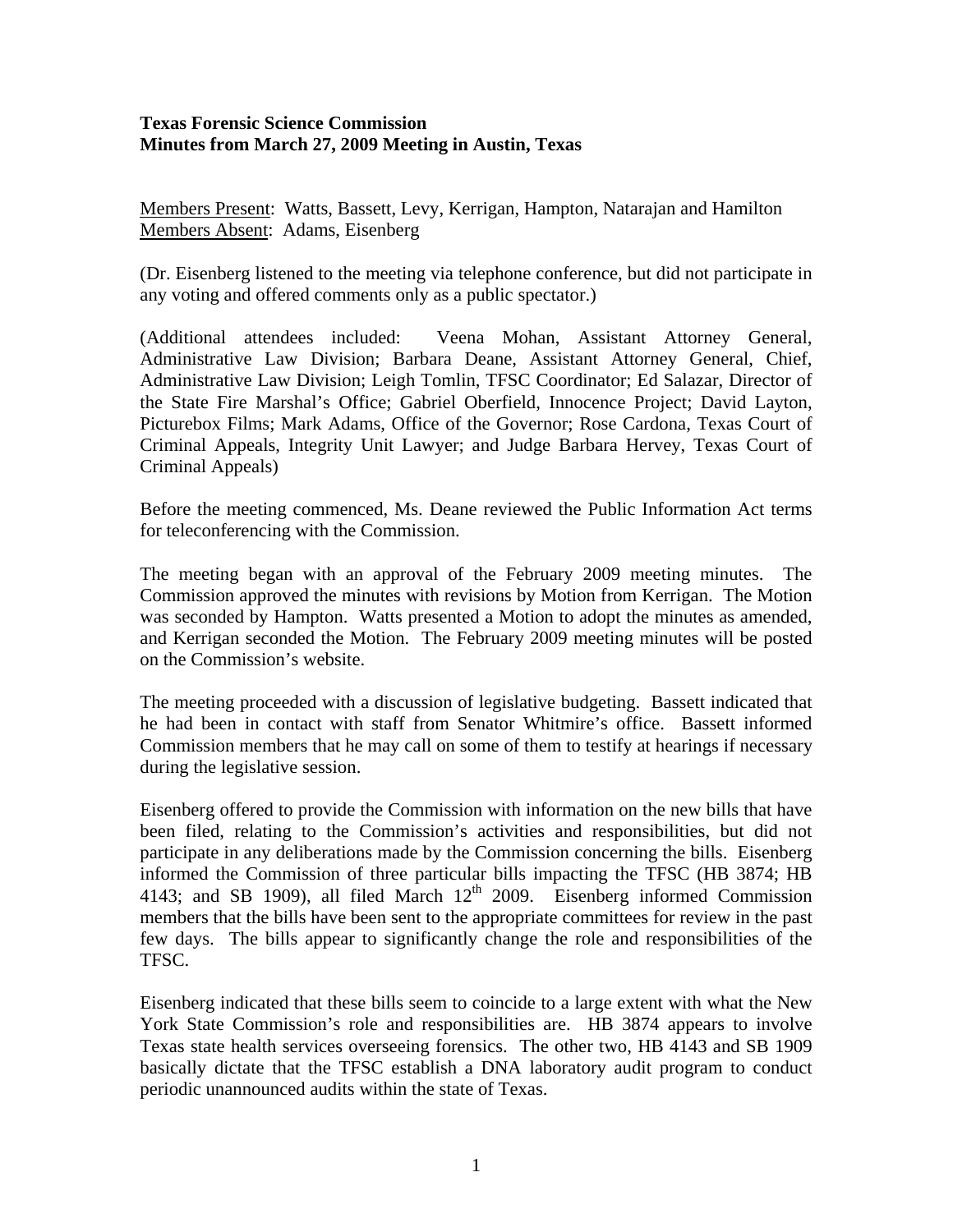Levy led a discussion of how the bills would interplay with DPS's statutory duties and whether they would be supplemental or supplanting. Other Commission members indicated that the bills appear to describe the audit program to be in addition to any other accreditation program such as, DPS, ASCLD, etc. A brief read would indicate that this would be a  $3<sup>rd</sup>$  level above and beyond the national accreditation and the audit requirement put in place by the Texas legislature for DPS.

Bassett stated that the bills seem to be consistent with some of the items the Commission has been discussing, but it would require sufficient staff, funding, and would be a significant expansion of the Commission's work. Bassett indicated that while the Commission is not reluctant to take on these responsibilities, they may not presently have the resources. Levy explained that the Commission would need to start laying the groundwork to take on such responsibilities, deciding what staffing support would be and other important logistics. The Commission discussed that they are not opposed to expansion, but must come up with funding, staffing and communications with the forensic science industry in order to expand their responsibilities. Kerrigan indicated that the time table might be revised and that to have the audits in place by the end of the year, as the bills indicate, might be a difficult challenge.

The meeting continued with an update on office activities from the TFSC Coordinator, Leigh Tomlin. Tomlin indicated that the office had been fairly busy since the last meeting, with correspondence and other communications regarding pending cases and Commission activities. Tomlin reminded Commission members to complete their personal financial statements by April  $30<sup>th</sup>$ . Office correspondence and the status of all complaints received were discussed by Tomlin. Communications with Dr. Beyler and the status of the Willis/Willingham investigation was briefly discussed by Tomlin. Tomlin also indicated that the University had invited the Commission to submit an article about the Commission in the annual Criminal Justice mandate. An article on the Commission was drafted by Tomlin, approved by Bassett, and submitted to the University to be published in the mandate. Tomlin also gave an update on Texas register postings. The Commission provided notice of the contract with Dr. Beyler in the Texas Register since the last meeting. The Commission also posted an Invitation for Offers for an expert to review the Moon case in the Texas Register. Tomlin explained that a proposal was received from Dr. Robert Shaler and would be reviewed by the Commission at today's meeting.

Distribution of information on the TFSC was discussed next. The Commission discussed outreach activities, such as attending meetings of appropriate forensic agencies and labs. Kerrigan and Watts indicated that they would get Tomlin a list of appropriate agencies and their contact information. Tomlin will complete a list of meetings the Commission may want to send a representative to attend and talk about the Commission. Bassett indicated that he would be attending the annual Fire Marshal's conference in October to give a brief talk on the Commission. He also stated that he would give a short description of the Commission at the Advanced Criminal Law seminar this year. Tomlin is to call people at the IAI, SWIFS, and the Texas Medical Examiner's Association to find out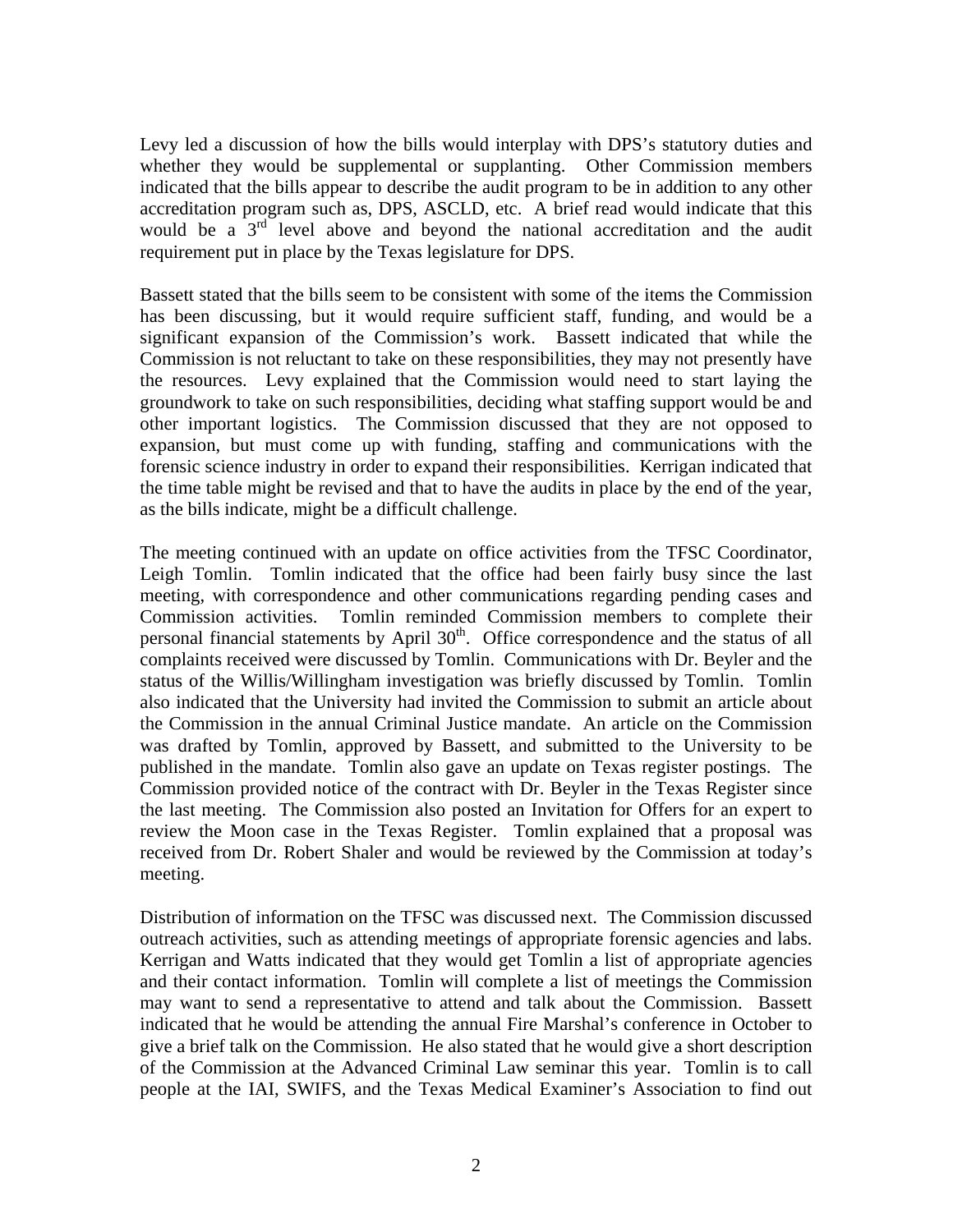about meeting opportunities for Commission outreach activities. Judge Hervey indicated that she would be happy to help with distributing information on the Commission. Tomlin is to put together a letter on the Commission and get the letter to Hervey for distribution. Bassett indicated that Judge Hervey would be a great resource in spreading information about the Commission's activities.

Watts proceed with the discussion of a poster from the Commission to be placed in labs. The poster will state what the goal of the TFSC is and how to get in touch with the Commission. Once the format of the text is decided, the Commission could have the posters laminated and mailed to the forensic labs throughout the State. Bassett proposed that one or two of the Commission members come up with a final version of the poster. Watts and Kerrigan volunteered to come up with the final poster to be distributed to the labs. The plan for distribution of the poster will be discussed at the next meeting.

At this time, Judge Hervey was invited to add to the earlier discussion of the HB3874, HB4143 and SB 1909. Hervey discussed the bills and their origination. Hervey introduced Rose Cardona, integrity unit lawyer from the Texas Court of Criminal Appeals. A discussion of the Criminal Justice integrity unit conference and comments on the NAS report continued. Hervey indicated that the general idea in Texas is for there to be some additional oversight for Texas labs. Hervey would like to see the oversight land with the Commission. Hervey explained that the bills were very bare-boned and that ASCLD had offered to help in any way they could. Bassett explained that the responsibilities the bills would give the Commission would require a significant budget increase. Hervey explained the cost did not seem to be an issue, and everyone seems to understand these changes are more than necessary. During discussion, Hervey explained that once the bills are passed, the other items will fall into place and the bills would give the Commission rule making authority. Kerrigan indicated that we would need support from all stakeholders in the field of forensic science.

The Commission indicated that they are in support of the expansion and the new bills, but the concern is in the timing of the implementation of an audit program and then the fiscal impact. It would be an extreme challenge for the Commission to come up with a DNA audit program in 2009. The Commission communicated to Judge Hervey that, with the funds and the extension of the proposed timeline, they would support the expansion of responsibilities proposed in the bills. Hervey indicated that she would like any input from the Commission on how to revise or add to the bills. Hervey will keep the Commission informed on the bills, and Bassett will let the Commission know when there are opportunities for input.

The next item discussed was the National Academy of Sciences' report. Kerrigan provided a summary of the report. Kerrigan also presented a draft of a press release for the Commission to post on their website regarding the NAS report. Oberfield offered comments on how unique Texas is in development of the TFSC as compared to the rest of the country. Oberfield indicated that there was a body in MN that has a statute that very closely mirrors the TFSC's. VA also has a forensic science board, and NY has the Commission on Forensic Science. MD also may soon establish a law that needs to be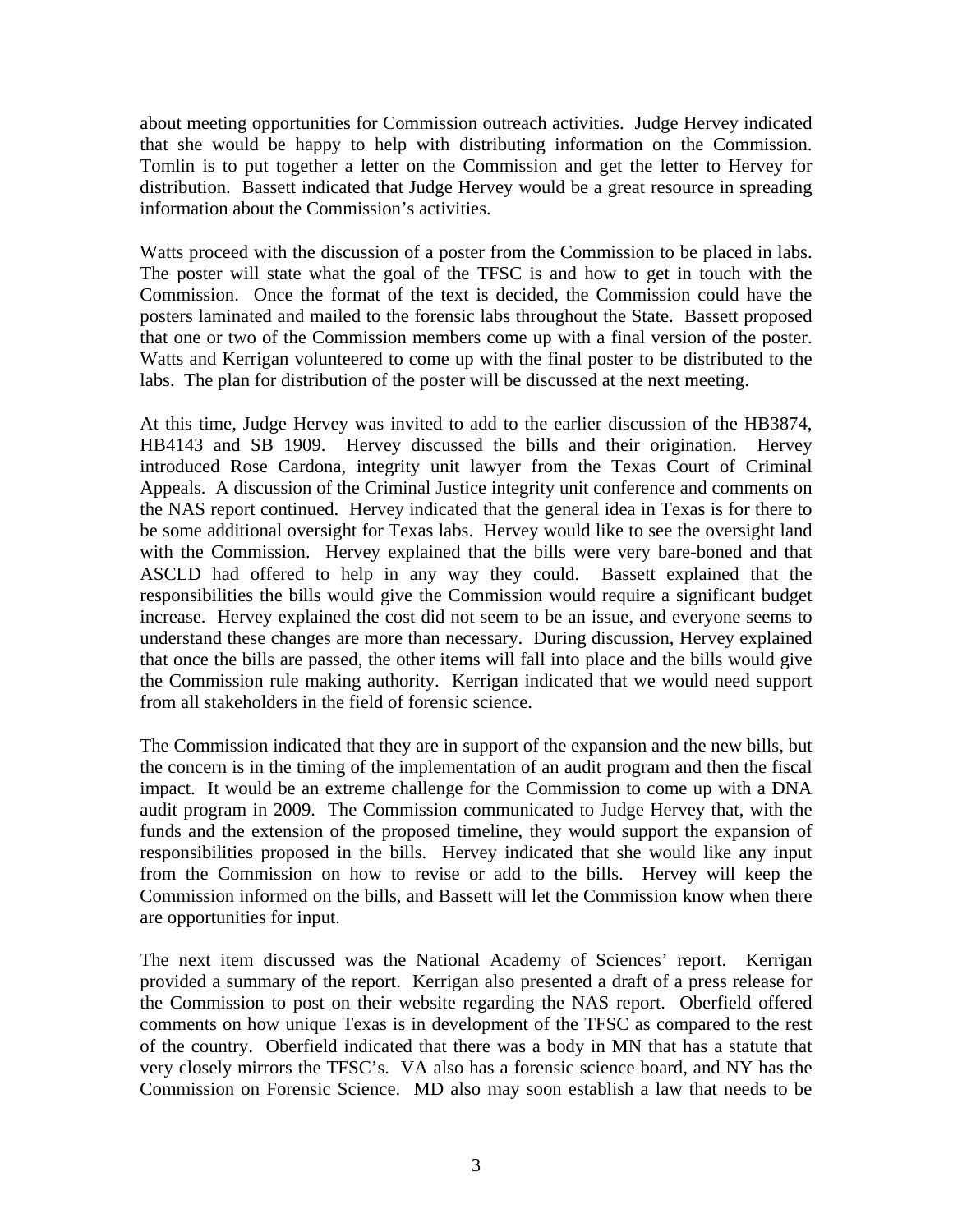filled in by the Department of Health and Mental Hygiene. Oberfield indicated that beyond that, those are the main ones about which the Innocence Project has knowledge. Kerrigan explained that the Commission might want to explain to people that it was established by the Texas legislature. Watts presented a Motion to approve the press release drafted by Kerrigan. The Motion was seconded by Hamilton. Tomlin will provide a link to the press release and the NAS report summary on the Commission's website for public access.

Bassett proposed that a group of Commission members undertake an analysis of the NAS report as compared to current Texas forensic lab procedures. Kerrigan explained that would have to be done in conjunction with the scientific community. Kerrigan indicated that the Commission should encourage the scientific community to make their own recommendations. Tomlin will go to the University to ask whether there would be any funding issues. Kerrigan and Watts will put together a proposal to be presented at the next meeting for an open meeting where members of the public are invited to offer comments on the Commission's oversight of labs in Texas.

At this time, Bassett invited a public comment period and asked each guest to introduce themselves. The meeting continued with comments from Oberfield on the NAS report. Oberfield indicated that the Innocence Project supports endeavors to bring a sense to Texas as to what this report means to Texans. Oberfield briefly discussed the Innocence Project's Coverdell report, which surveys the national application of this specific provision which is connected to receipt of Coverdell grants across the country. Oberfield explained that there needs to be an independent organization in each state to receive that grant.

The Willis/Willingham investigation was the next topic discussed. Bassett explained that Dr. Beyler has executed a contract with the University. Levy and Bassett worked on the contract together to make sure it was consistent with the objectives of the TFSC. Bassett spoke with Dr. Beyler, and he still working on gathering and studying a factual background with his research. Dr. Beyler should have feedback in late May or early June. It was discussed that Dr. Beyler not comment to anyone until the investigation is complete, to avoid impeding any part of the investigation.

The meeting continued with a discussion of the Moon case. The proposal from Dr. Robert Shaler was reviewed by Commission members. Tomlin communicated to Commission members what Eisenberg's comments were on Dr. Shaler's qualifications. The Commission collectively filled out the evaluation matrix on Dr. Shaler. Dr. Shaler appeared to be overly qualified in all areas. It was decided by Motion from Hamilton and Second by Watts that the Commission would approve the evaluation matrix for Dr. Bob Shaler. Watts presented a Motion for Levy and Bassett to prepare a contract for Dr. Shaler and to have authority to propose and invite the University to sign the contract. The Motion was seconded by Dr. Kerrigan. Tomlin will notify Dr. Shaler that he has been selected to investigate the Moon matter.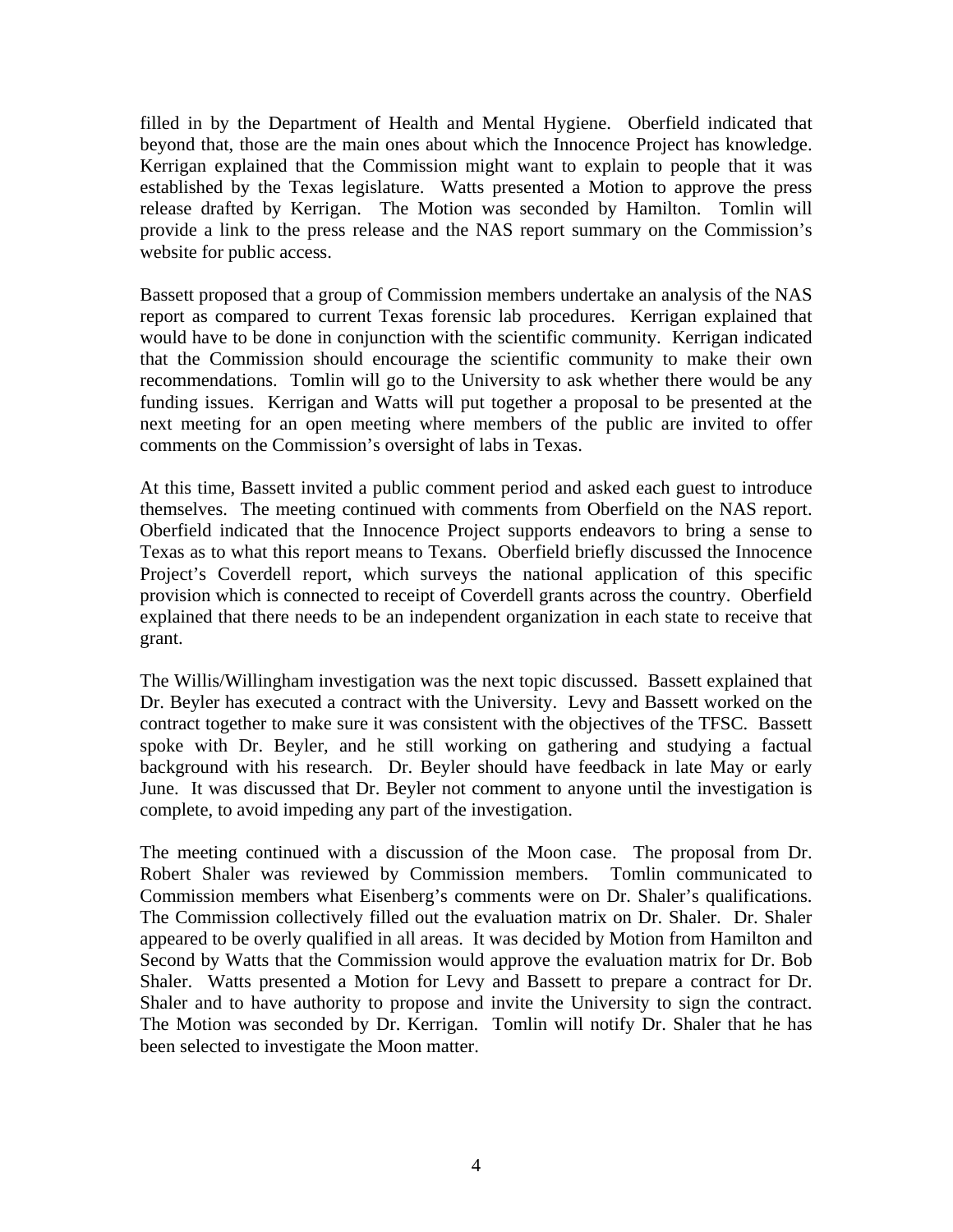The meeting continued with comments from Ed Salazar on the Fire Marshal's response to the Willis/Willingham investigation. Salazar explained that the Fire Marshal's office would be more than willing to make a presentation to us on arson lab procedures. He explained that the current lab was not involved in these two matters (Willis/Willingham), and was not even in existence at that time. Salazar indicated that the Fire Marshal's office will be open, as much as possible, to offering comments. Bassett invited Mr. Salazar to appear at the Commission's May  $15<sup>th</sup>$  meeting and give a specific comment on the Willis/Willingham investigation and help the public understand the context of what was then and what is now in arson investigations. Bassett feels this would be particularly important to understand prior to receiving a report from Dr. Beyler. Salazar indicated that someone from the Fire Marshal's office would be willing to come to the next Commission meeting. Salazar also mentioned that the Fire Marshal's office would like someone from the Commission to come and speak at the Fire Marshal's conference, the  $3<sup>rd</sup>$  week in October 2009. Bassett offered to speak at the Fire Marshal's conference or to send another Commission member to provide an informative presentation on the Commission. Levy mentioned that a detailed response from the Fire Marshal's office also may be helpful in which, as much as possible, the Fire Marshal's office explains the items in the complaint that they may or may not agree with. Levy invited the Fire Marshal's office to take a position on the issues that are in controversy in a brief twopage response.

After lunch, the meeting continued with a discussion of self-reporting procedures. Kerrigan presented an anonymous complaint form to be posted on the Commission's website. After review of the anonymous complaint form, Kerrigan proposed a Motion to approve the form as modified and give Tomlin the authority to make minor changes to both forms and to put the forms into a PDF editable form. The Motion was seconded by Watts and approved by the Commission. Kerrigan also presented revisions to the current TFSC complaint form which were also approved by the Commission with minor changes by Motion from Hamilton and Second by Hampton.

The meeting continued with a discussion of how anonymous complaints should be handled. Mohan gave Commission members a brief overview of the whistleblower act and how it may or may not apply to anonymous complaints. Bassett proposed that if the complaint has merit, the Commission shall contact the lab or entity the complaint is against and ask for their response. It was also discussed that the Commission may have an obligation to inform the appropriate accrediting agency related to the complaint. Kerrigan will contact ASCLD before the next meeting and ask them if they have a recommendation of how our anonymous complaints should be reported to them.

The Commission proceeded with a review of any pending complaints and complaint forms received. The Commission discussed that they could not proceed on several of the complaints because of a lack of information provided to the Commission. Each complainant will be notified of the status of their complaint as decided at the meeting.